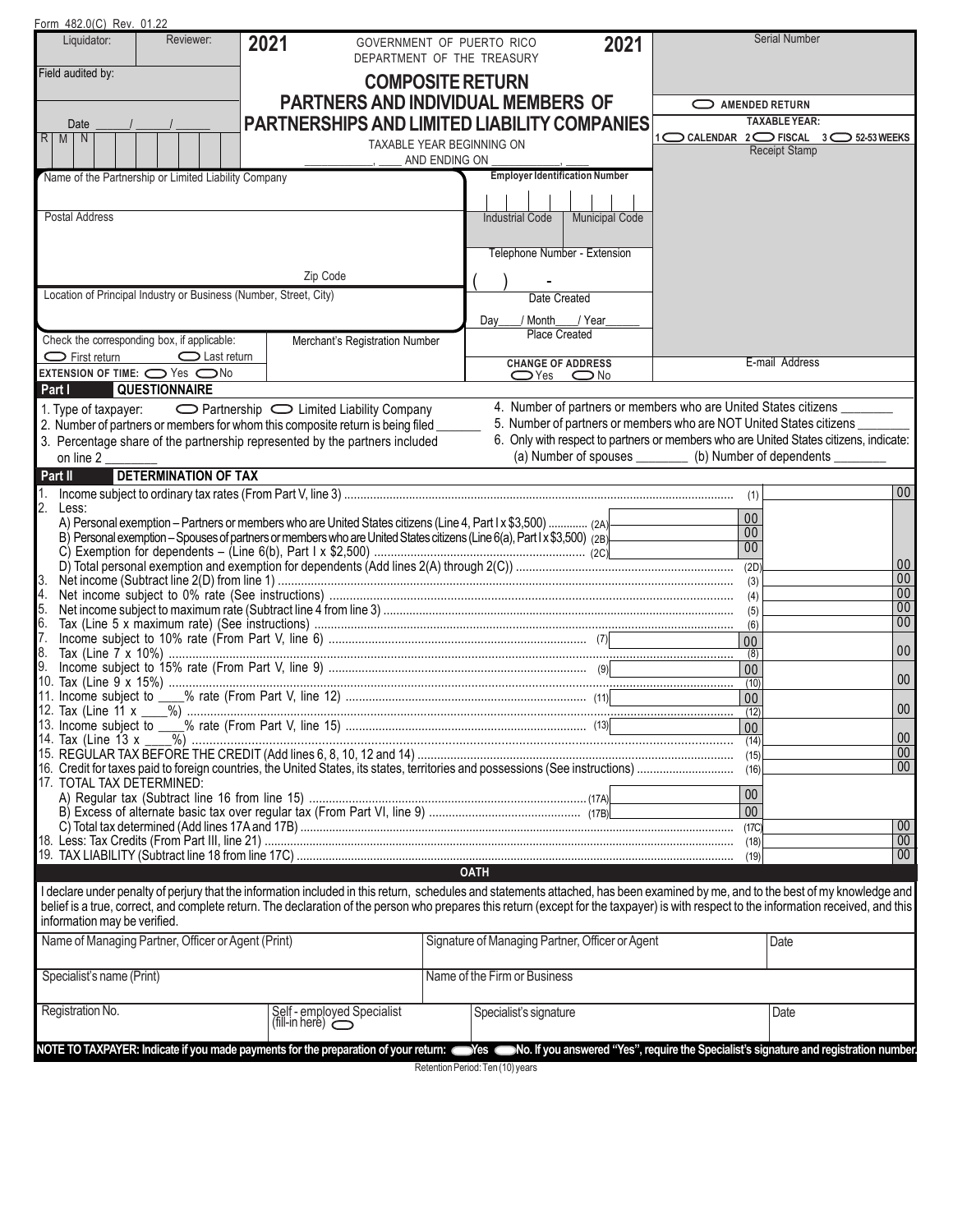|          | Form 482.0(C) Rev. 01.22                                                                                                                                     |                 | Page 2               |
|----------|--------------------------------------------------------------------------------------------------------------------------------------------------------------|-----------------|----------------------|
|          | Part III<br><b>CREDITS</b>                                                                                                                                   |                 |                      |
|          | A. CREDITS SUBJECT TO THE LIMITATION PROVIDED BY SECTION 1051.13 OF THE CODE                                                                                 |                 |                      |
|          | 20. A) Credit attributable to losses or investment in Capital Investment Funds, Tourism Funds, other funds or direct investments (Schedules Q and Q1)  (204) |                 | $00\,$               |
|          |                                                                                                                                                              |                 | 00 <sup>°</sup>      |
|          |                                                                                                                                                              |                 | 00 <sup>°</sup>      |
|          | B. CREDITS NOT SUBJECT TO THE LIMITATION PROVIDED BY SECTION 1051.13 OF THE CODE                                                                             |                 |                      |
|          |                                                                                                                                                              |                 | $00\,$               |
|          |                                                                                                                                                              |                 | $00\,$               |
|          |                                                                                                                                                              |                 | $00\,$               |
|          |                                                                                                                                                              |                 | $00\,$               |
|          | <b>TAX DUE OR PAID IN EXCESS</b><br>Part IV                                                                                                                  |                 |                      |
|          | 22. Tax Withheld or Paid:                                                                                                                                    | $00\,$          |                      |
|          |                                                                                                                                                              | 00 <sup>°</sup> |                      |
|          | C)                                                                                                                                                           | 00              |                      |
|          |                                                                                                                                                              |                 | 00                   |
|          |                                                                                                                                                              |                 |                      |
|          |                                                                                                                                                              |                 | 00                   |
|          |                                                                                                                                                              |                 | 00                   |
|          | C) Surcharges and Penalties                                                                                                                                  | 00              |                      |
|          |                                                                                                                                                              | 00              | $ 00\rangle$         |
|          |                                                                                                                                                              |                 | 00                   |
|          |                                                                                                                                                              |                 | 00                   |
|          |                                                                                                                                                              |                 | 00                   |
|          |                                                                                                                                                              |                 | 00                   |
|          |                                                                                                                                                              |                 | 00                   |
| Part V   | <b>COMPUTATION OF TAXABLE INCOME</b>                                                                                                                         |                 |                      |
|          | 1. Income (or losses) subject to ordinary tax rates                                                                                                          |                 | <b>Total Amount</b>  |
|          |                                                                                                                                                              |                 | 00                   |
|          | B)                                                                                                                                                           |                 | $00\,$               |
|          | C)                                                                                                                                                           |                 | $\overline{00}$      |
|          | D)                                                                                                                                                           |                 | 00 <sup>°</sup>      |
|          | Distributable share on income or loss from partnerships and special partnerships owned by the partnership or limited liability<br>E)                         |                 |                      |
|          |                                                                                                                                                              |                 | $00\,$               |
|          | F)                                                                                                                                                           |                 | $00\,$<br>$\vert$ 00 |
|          | G)                                                                                                                                                           |                 | $00\,$               |
| 2.<br>3. |                                                                                                                                                              |                 | 00                   |
|          | 4. Income (or losses) subject to 10% tax rate                                                                                                                |                 |                      |
|          | A) Distributable share on income or loss from partnerships and special partnerships owned by the partnership or limited liability                            |                 |                      |
|          |                                                                                                                                                              |                 | 00                   |
|          | B)                                                                                                                                                           |                 | $00\,$               |
|          |                                                                                                                                                              |                 | $\vert 00 \vert$     |
|          | D)                                                                                                                                                           |                 | $\overline{00}$      |
|          | E)                                                                                                                                                           |                 | $\overline{00}$      |
|          |                                                                                                                                                              |                 | 00                   |
| 5.       |                                                                                                                                                              |                 | $\overline{00}$      |
| 6.       |                                                                                                                                                              |                 | 00 <sub>1</sub>      |
| 7.       | Income (or losses) subject to 15% tax rate                                                                                                                   |                 |                      |
|          |                                                                                                                                                              |                 | $00\,$<br>$00\,$     |
|          |                                                                                                                                                              |                 | $\overline{00}$      |
|          |                                                                                                                                                              |                 | $00\,$               |
|          |                                                                                                                                                              |                 | $\overline{00}$      |
|          |                                                                                                                                                              |                 | $00\,$               |
|          |                                                                                                                                                              |                 | $\overline{00}$      |
|          |                                                                                                                                                              |                 | $00\,$               |
|          | 10. Income (or losses) subject to ___% tax rate                                                                                                              |                 |                      |
|          | A) Distributable share on income or loss from partnerships and special partnerships owned by the partnership or limited liability                            |                 |                      |
|          |                                                                                                                                                              |                 | 00                   |
|          |                                                                                                                                                              |                 | $00\,$               |
|          |                                                                                                                                                              |                 | $\overline{00}$      |
|          |                                                                                                                                                              |                 | $00\,$               |
|          |                                                                                                                                                              |                 | 00 <sup>°</sup>      |
|          | 13. Income (or losses) subject to ____% tax rate                                                                                                             |                 |                      |
|          | A) Distributable share on income or loss from partnerships and special partnerships owned by the partnership or limited liability                            |                 | $00\,$               |
|          |                                                                                                                                                              |                 | $00\,$               |
|          |                                                                                                                                                              |                 | $00\,$               |
|          |                                                                                                                                                              |                 | $00\,$               |
|          |                                                                                                                                                              |                 | $00\,$               |
|          |                                                                                                                                                              |                 | $00\,$               |

Retention Period: Ten (10) years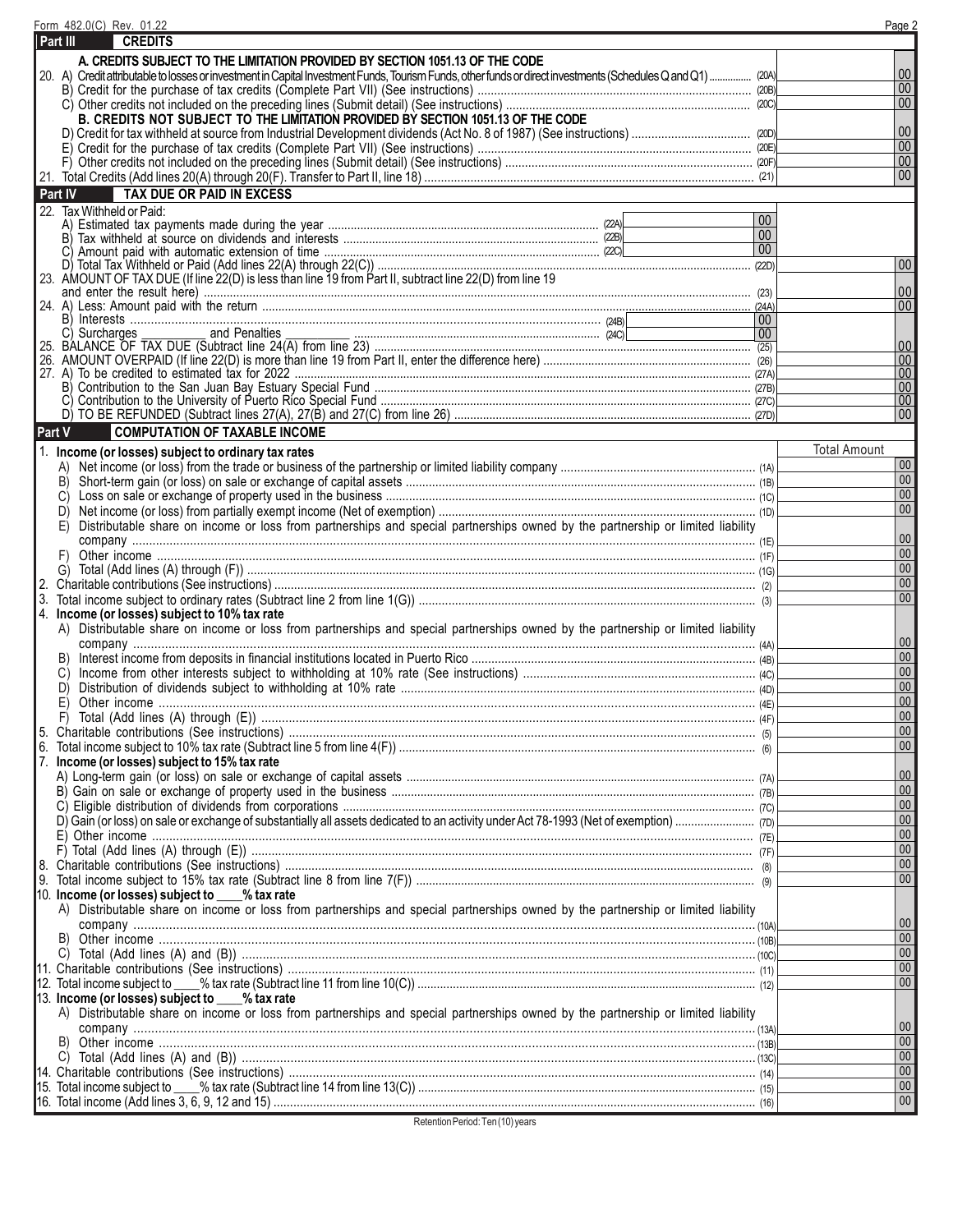| Form 482.0(C) Rev. 01.22                                                                                                                                       | Page 3              |
|----------------------------------------------------------------------------------------------------------------------------------------------------------------|---------------------|
| <b>COMPUTATION OF THE ALTERNATE BASIC TAX</b><br>Part VI                                                                                                       |                     |
|                                                                                                                                                                | 00                  |
|                                                                                                                                                                | 00                  |
|                                                                                                                                                                | $\overline{00}$     |
| 4. Net income subject to alternate basic tax per partner (Divide the amount from line 3 of this Part VI between the number of partners or                      | $\overline{00}$     |
| 5. If the amount on line 4 is less than \$25,000 enter zero. Otherwise, determine the alternate basic tax as follows:                                          |                     |
|                                                                                                                                                                |                     |
| Over \$25,000 but not over \$50,000, multiply line 3 by 1%.<br>(a)                                                                                             |                     |
| (b)<br>Over \$50,000 but not over \$75,000, multiply line 3 by 3%.<br>Over \$75,000 but not over \$150,000, multiply line 3 by 5%.<br>(c)                      |                     |
| (d) Over \$150,000 but not over \$250,000, multiply line 3 by 10%.                                                                                             |                     |
| (e)                                                                                                                                                            | 100                 |
|                                                                                                                                                                |                     |
| 6. Credit for taxes paid to foreign countries, the United States, its states, territories and possessions (Submit Schedule C Individual. See instructions) (6) | $ 00\rangle$<br> 00 |
|                                                                                                                                                                | $\overline{100}$    |
| 9. Excess of Net Alternate Basic Tax over Net Regular Tax (If line 8 is more than line 7, enter zero. If line 7 is more than line 8, enter here the            |                     |
|                                                                                                                                                                | $ 00\rangle$        |
| Part VII<br><b>BREAKDOWN OF THE PURCHASE OF TAX CREDITS</b>                                                                                                    |                     |
| Check the box corresponding to the act (or acts) under which you acquired the credit and enter the amount:                                                     |                     |
| A. CREDITS SUBJECT TO THE LIMITATION PROVIDED BY SECTION 1051.13 OF THE CODE                                                                                   |                     |
| $1.1 -$                                                                                                                                                        | 00                  |
| $2. \Box$                                                                                                                                                      | 00                  |
| 3.                                                                                                                                                             | 00                  |
| Construction or Rehabilitation of Rental Housing Projects for Low or Moderate Income Families or Investment in the Acquisition, Construction<br>4.             |                     |
|                                                                                                                                                                | 00                  |
| 5.                                                                                                                                                             | 00                  |
| 6.                                                                                                                                                             | 00                  |
| 7.                                                                                                                                                             | 00                  |
|                                                                                                                                                                | 00                  |
| B. CREDITS NOT SUBJECT TO THE LIMITATION PROVIDED BY SECTION 1051.13 OF THE CODE                                                                               |                     |
| 9.                                                                                                                                                             | 00                  |
| 10.                                                                                                                                                            | 00                  |
| 11.                                                                                                                                                            | 00                  |
| 12.                                                                                                                                                            | 00                  |
| 13.                                                                                                                                                            | 00                  |
| 14.                                                                                                                                                            | 00                  |
| 15.                                                                                                                                                            | 00                  |
| 16.                                                                                                                                                            | 00                  |
| 17.                                                                                                                                                            | 00                  |
| 18.                                                                                                                                                            | 00                  |
|                                                                                                                                                                | 00                  |
|                                                                                                                                                                |                     |

Retention Period: Ten (10) years